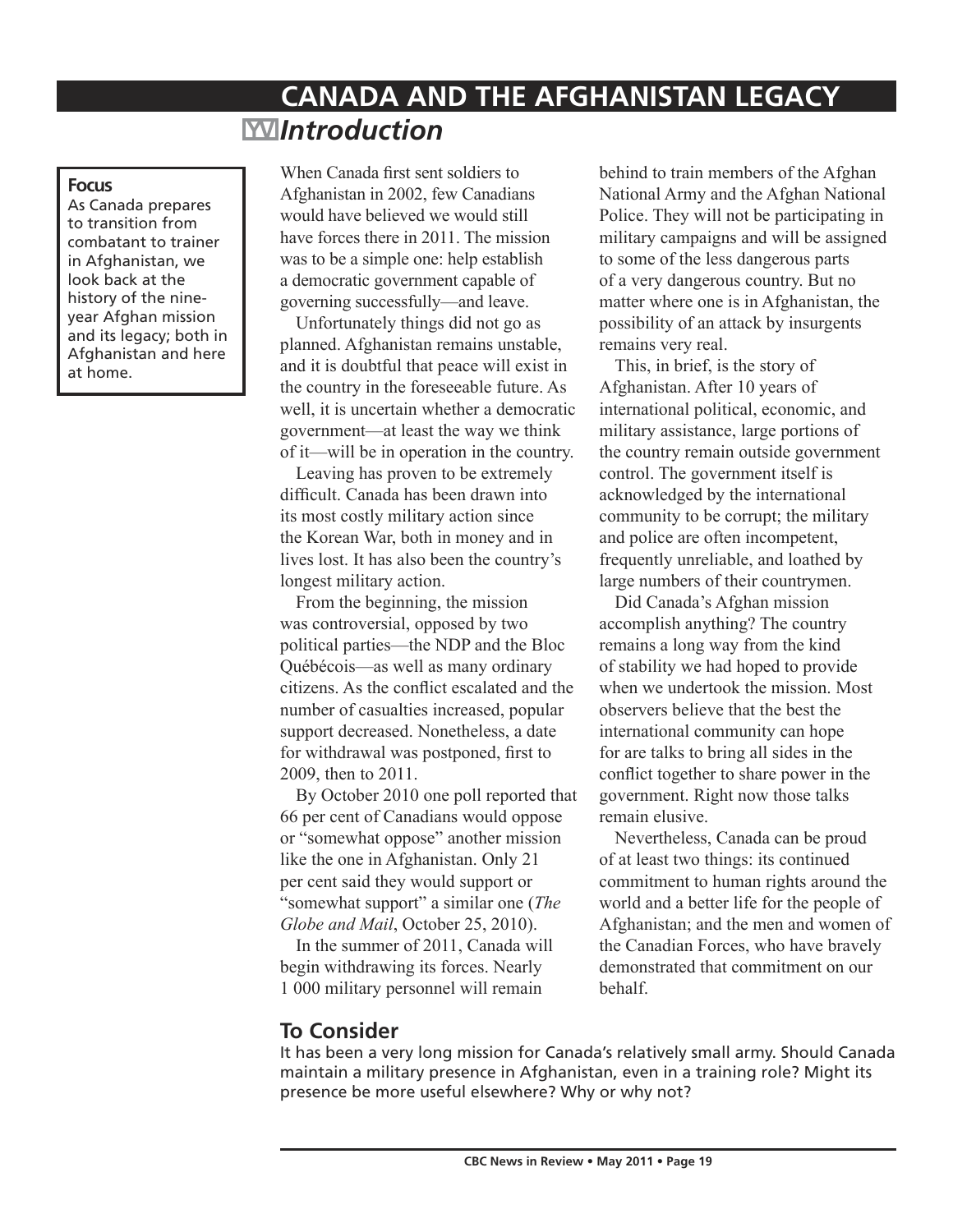## **CANADA AND THE AFGHANISTAN LEGACY** *Video Review*

### **Further Research**

Learn more about Canada's mission in Afghanistan by visiting the Government of Canada Web site at [www.afghanistan.](http://www.afghanistan.gc.ca/canada-afghanistan/news-nouvelles/2010/2010_07_09.aspx?lang=eng) [gc.ca/canada](http://www.afghanistan.gc.ca/canada-afghanistan/news-nouvelles/2010/2010_07_09.aspx?lang=eng)[afghanistan/news](http://www.afghanistan.gc.ca/canada-afghanistan/news-nouvelles/2010/2010_07_09.aspx?lang=eng)[nouvelles/2010/2010\\_](http://www.afghanistan.gc.ca/canada-afghanistan/news-nouvelles/2010/2010_07_09.aspx?lang=eng) [07\\_09.aspx?lang=eng](http://www.afghanistan.gc.ca/canada-afghanistan/news-nouvelles/2010/2010_07_09.aspx?lang=eng).

## **Pre-viewing Activity**

Several recent opinion polls have indicated that a majority of Canadians would prefer that the Canadian military only participate in peacekeeping missions in future and avoid actual combat missions like the one in Afghanistan. Before watching the video, take a poll of the class on their view of peacekeeping missions versus combat missions.

- 1. How many people voted for peacekeeping over combat missions, and how many voted against?
- 2. Record three of the reasons you heard students express to explain their position.
- 3. What is your own position on this issue? Make sure you provide a reason for your position.

## **Viewing Questions**

Respond to the questions in the spaces provided.

- 1. How many Canadian soldiers are being withdrawn from Afghanistan in 2011?
- 2. How many will remain as part of a training mission?
- 3. How many Canadian soldiers have been killed in Afghanistan?
- 4. Why did the Canadian Forces abandon Zangabad in 2008?
- 5. What change will the surge in U.S. troops bring to that area?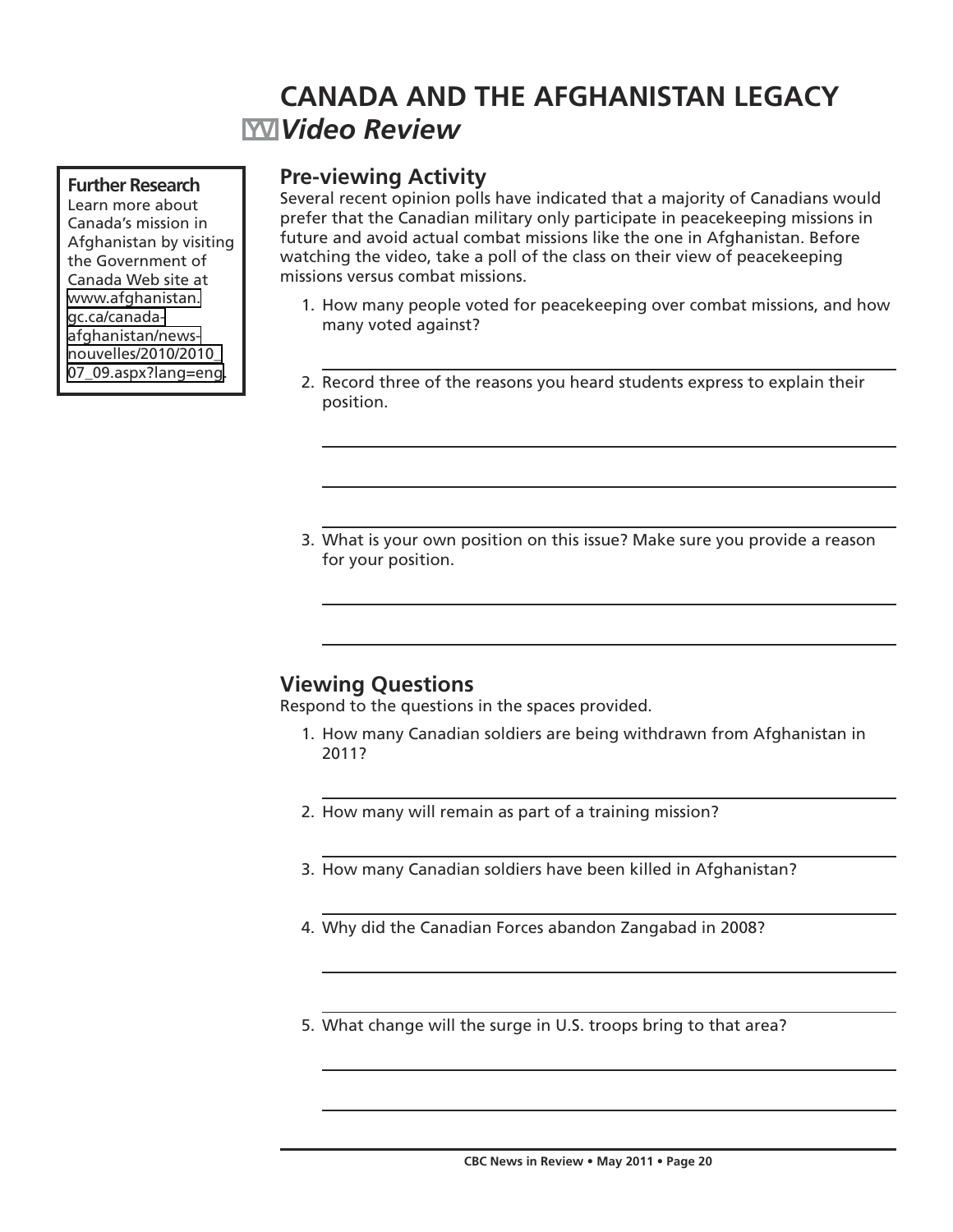- 6. Canadians repaired a school in Salavat. Why has it remained empty?
- 7. Hamdullah Nazak, district governor of Dand, says all that people really want is one thing. What is it?
- 8. What percentage of Canadian soldiers who have fought in Afghanistan return with mental health problems?
- 9. What change in the domestic violence rate took place in Camp Petawawa between 2006 and 2010, after soldiers returned from Afghanistan?
- 10. What relationship have studies in the United States shown between posttraumatic stress disorder and domestic violence?

## **Post-viewing Activities**

 1. a) Poll the class again on their view of peacekeeping missions versus combat missions. How many changed their opinions after watching the video?

b) Why might that be?

- 2. The U.S. troop surge in 2010 ended an ongoing cycle of Canadian troops taking military targets only to have to abandon them and see them retaken by the insurgents. How would you answer Susan Ormiston's question from the video: "What does that say about the four years that we've been in this area and around here?"
- 3. Do you agree with Brigadier-General Dean Miller that Canada's Afghan experience has been well worth the sacrifice? Why or why not?
- 4. What should be the responsibility of the military in dealing with domestic violence in military families? Is it any different from civil society's general responsibility to deal with the problem? Why or why not?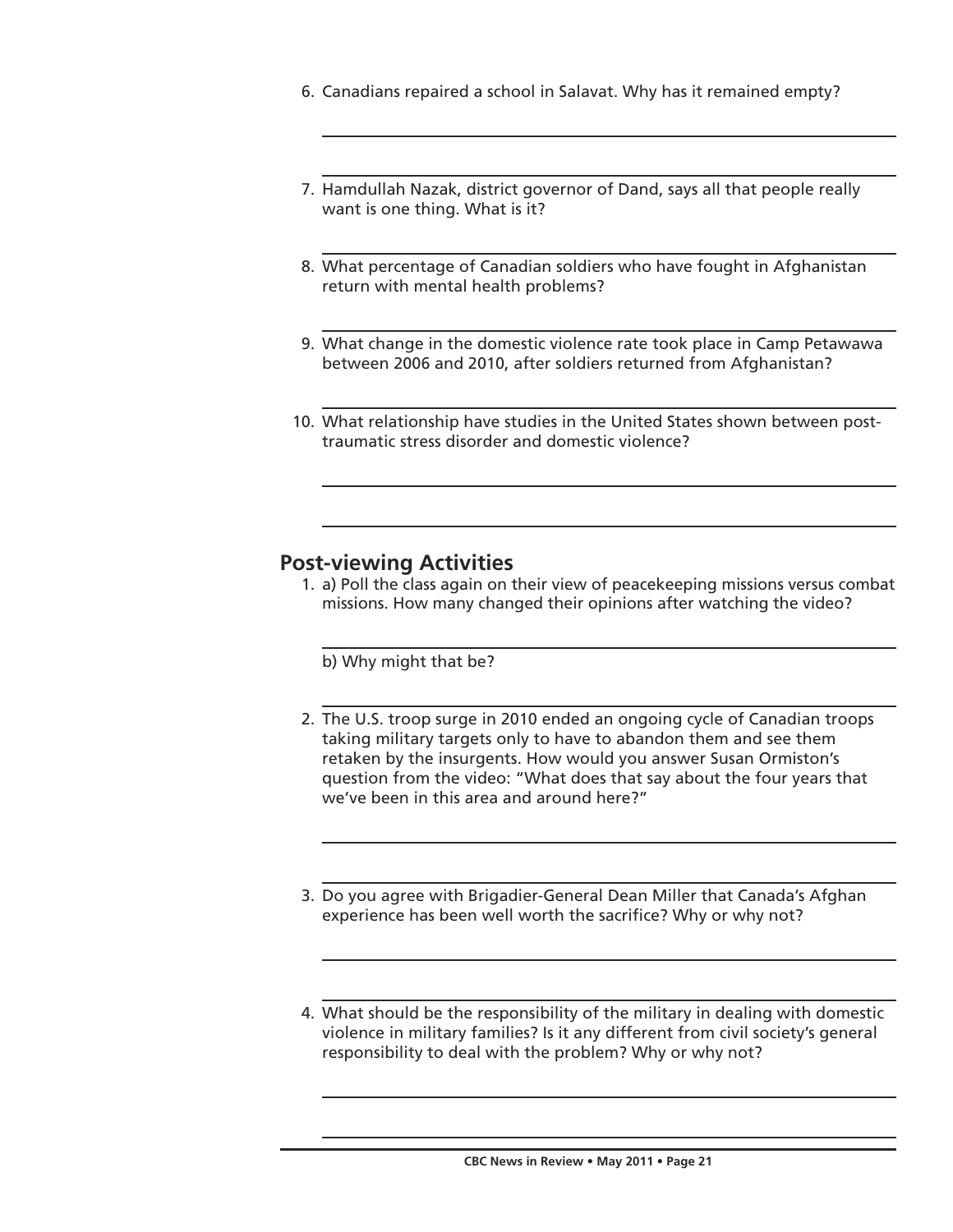## **CANADA AND THE AFGHANISTAN LEGACY** *The Mission*

#### **Definition**

The term *friendly fire*  is used to describe an incident where an army accidentally fires on it's own forces while attempting to engage enemy forces.

### **Further Research**

National Defence and Canadian Forces official Web site for Operation Athena is [www.cefcom-comfec.](http://www.cefcom-comfec.forces.gc.ca/pa-ap/ops/athena/index-eng.asp) [forces.gc.ca/pa-ap/ops/](http://www.cefcom-comfec.forces.gc.ca/pa-ap/ops/athena/index-eng.asp) [athena/index-eng.asp](http://www.cefcom-comfec.forces.gc.ca/pa-ap/ops/athena/index-eng.asp).

## **Focus for Reading**

In 2011 Canada marks its  $10<sup>th</sup>$  year of combat in Afghanistan. As you read this section of the guide, create a timeline listing by date the major events and high points of Canadian involvement in the Afghan mission.

Canada's involvement in the Afghan conflict began shortly after the Al Qaeda attacks on the United States on September 11, 2001. Canada dispatched a naval task force to the Persian Gulf in October, and ground troops were sent to take part in an international operation. The mission was expected to last until October 2003.

The first troops arrived in February 2002—a regiment from the Princess Patricia's Canadian Light Infantry. The aim was to assist the international force in an offensive in southern Afghanistan against the Taliban—insurgents who had been running the country with violence—and Al Qaeda rebels.

Shortly after their arrival, in April 2002, a friendly-fire incident resulted in the death of four Canadian soldiers and the wounding of eight others. An American pilot mistook the group for insurgents and dropped a laser-guided bomb on them.

## **Operation Athena**

In August 2003 Canadian troops began Operation Athena—which expanded the forces' role in the conflict. Canadian troops were first based in Kabul as part of the International Security Assistance Force. The aim of their operation was to provide security to help rebuild democracy in Afghanistan leading up to elections in the fall of 2005. During this period, the number of Canadian troops in Afghanistan climbed from 600 to 1 200.

By 2006 Canadians were assigned to southern Afghanistan, a very dangerous part of the country. It was during this

period that NATO (North Atlantic Treaty Organization) troops took command of all the military operations in the south. NATO sent a total of about 8 000 soldiers to six southern provinces, including a Canadian force of about 2 300 based around Kandahar.

From May to October 2006 Canada was involved in a major anti-Taliban offensive called Operation Medusa. This period is often described as the Taliban Resurgence, when 1 500 to 2 000 Taliban fighters flooded into the area around Panjwaii, determined to push out the international forces they considered to be invaders.

It took weeks of fierce fighting for Canadians to clear the district; and, once they left an area, the Taliban usually reappeared immediately to reassert their control. The fighting resulted in a high number of casualties, which had the effect of sharpening the debate at home on Canada's role in Afghanistan.

In 2007 Canada altered its approach to work more closely with the Afghan National Army (ANA). Once an area was cleared of insurgents, the ANA and Afghan National Police were given increased responsibility for holding that area.

### **Provincial Reconstruction Team**

Canadians were not just involved in combat during this time. Canada was also part of the Provincial Reconstruction Team (PRT). Personnel from CIDA (Canadian International Development Agency), the RCMP, and Foreign Affairs joined with the military to assist with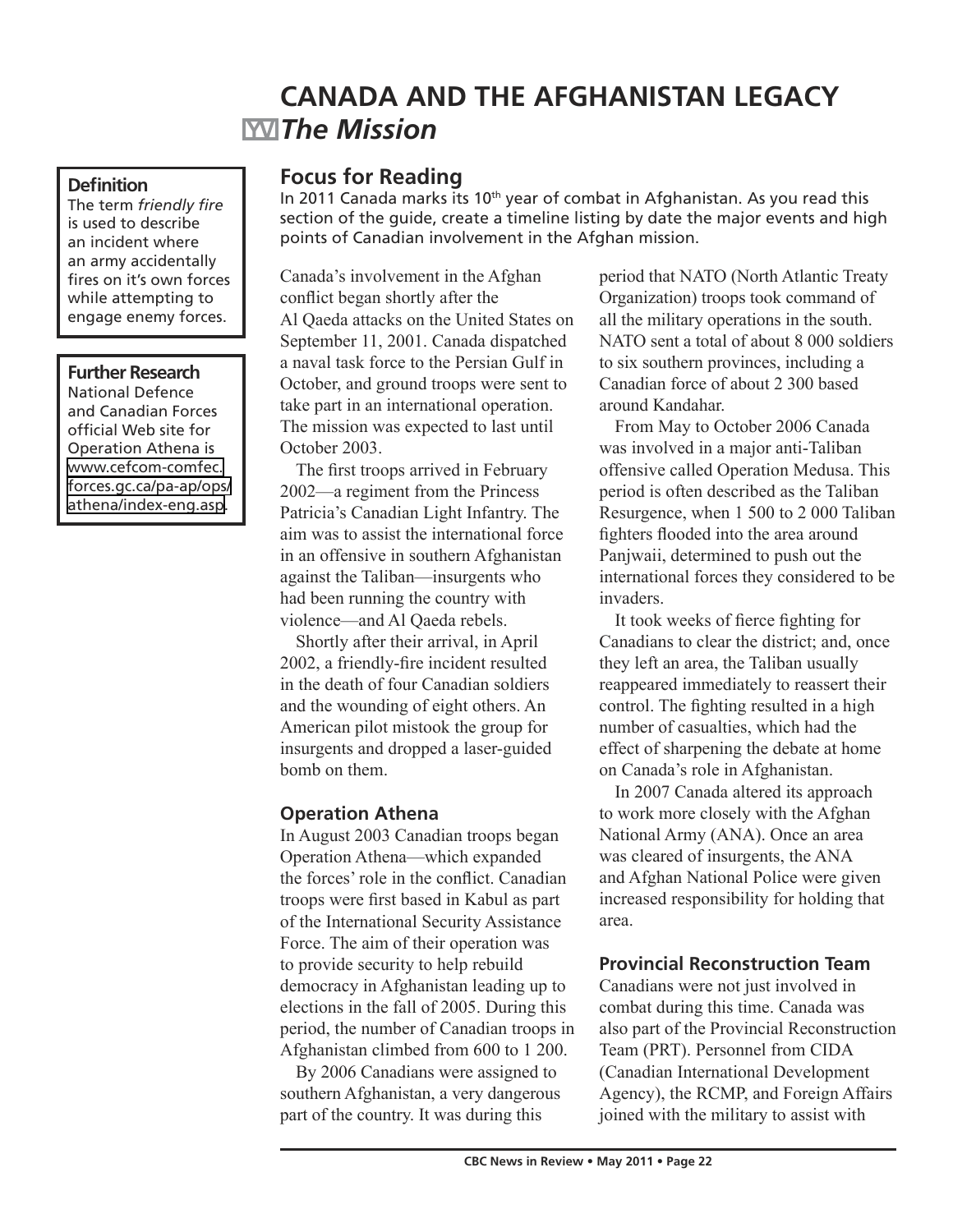### **Quote**

"An immediate military withdrawal from Afghanistan would cause more harm than good." — The Manley Report on Canada in Afghanistan, January 2008

security, training, and reconstruction. Canada was now investing heavily in Afghanistan. Before 2001, Canada provided about \$10-million a year in humanitarian aid to the country. Between 2001 and 2007 aid to Afghanistan amounted to \$741-million, making the country the largest recipient of financial aid from Canada.

Canada has also been involved in many different development projects in Afghanistan. These include a campaign to eradicate polio; efforts to improve the educational system, especially for females; and the refurbishment of the Dhala Dam and irrigation system in Kandahar.

### **Stay or Go?**

With public opinion polls showing steadily decreasing support for the Afghan mission among Canadians, the government decided to appoint an independent panel to recommend whether the country should pull out of Afghanistan when its commitment ended in February 2009 or expand that commitment until 2011. The panel was headed by former Liberal deputy leader John Manley.

The Manley panel argued that Afghanistan's new government was not ready to assume full control and recommended that Canada stay at least through 2011—but not unconditionally. If Canada were to stay in Kandahar, it indicated that the following assistance was required:

- An additional battle group of about 1 000 soldiers needed to be assigned to Kandahar by NATO and/or other allies before February 2009.
- The government needed to secure new, medium-lift helicopters and highperformance unmanned aerial vehicles for intelligence, surveillance, and reconnaissance before that date.

The non-binding report also

said that Canada's role must place greater emphasis on diplomacy and reconstruction, and that the Canadian military focus must shift gradually from combat to training Afghan national security forces.

Shortly after receiving the Manley report, the government introduced a motion in the House of Commons to renew Canada's Afghan mission, with a focus on reconstruction and training. Prime Minister Stephen Harper also announced a firm pullout date that would see almost all Canadian troops out of Afghanistan by December 2011. The motion was opposed by both the NDP and the Bloc Québécois, but easily passed with the support of the Liberals.

So Canada remained in Afghanistan. In 2010 it received enormous assistance from a U.S. troop surge, which allotted 17 000 new troops to the NATO forces in Afghanistan. One-third of those troops were stationed in Kandahar.

#### **The Future**

The final Canadian troop rotation, the 10<sup>th</sup>, began on November 27, 2010. Withdrawal will take place no later than July 2011. But this will not be the end of the Canadian Forces' involvement in Afghanistan.

Under considerable pressure from the United States and other NATO allies, the government has agreed to provide training for members of the Afghan National Army and the Afghan National Police. About 950 members of the Canadian Forces will remain in Afghanistan, transferred from the ISAF to the NATO Training Mission— Afghanistan. They will be stationed behind the wire—that is, in relatively safe areas of the country—and will not take part in combat missions.

This phase of Canada's Afghan mission is scheduled to end in early 2014.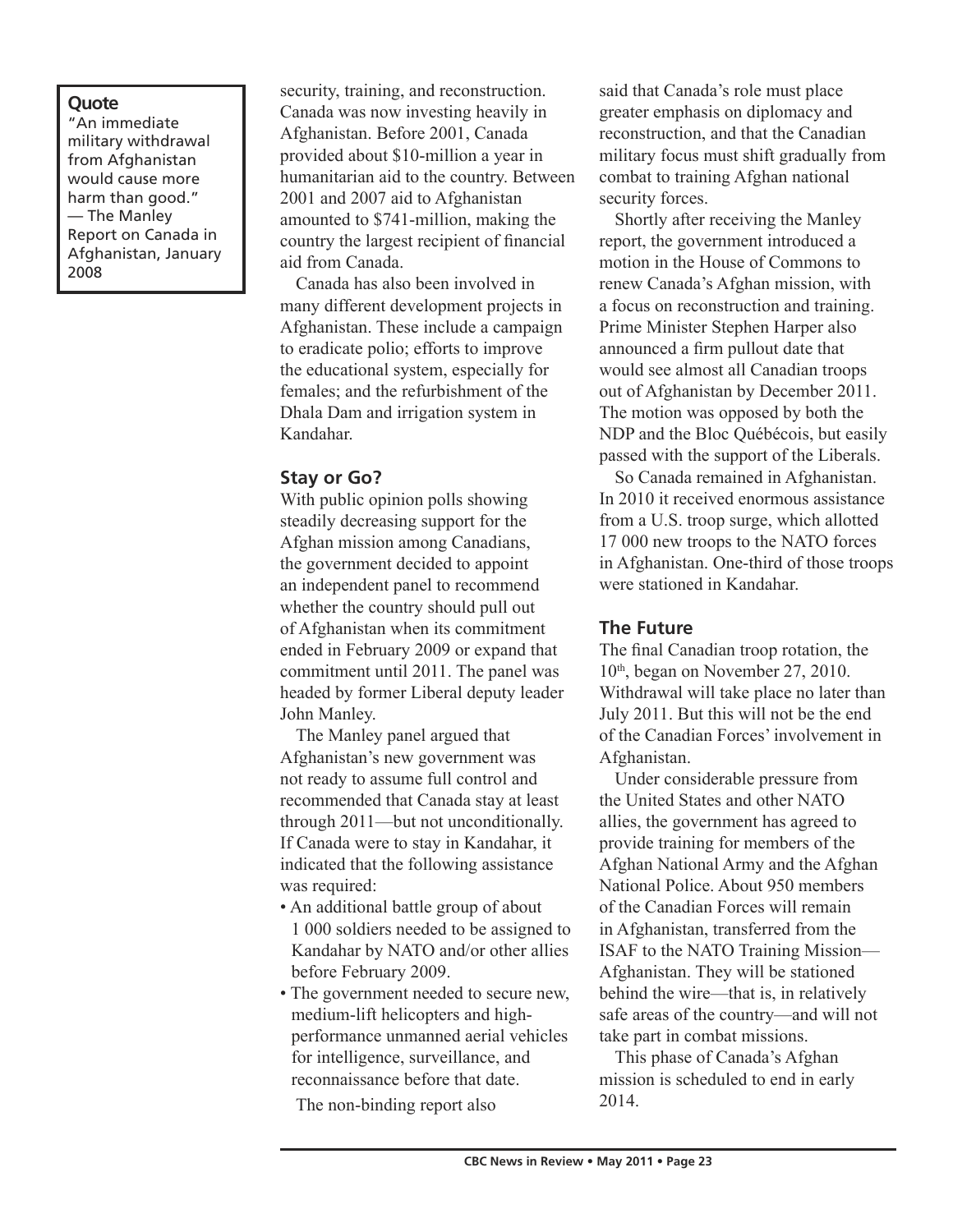## **The Price**

Canada has paid a high price in human life for its participation in the Afghan conflict. As of May 2011, there have been 155 soldiers, four civilians, and one foreign affairs officer killed during the mission.

Of the 155 soldiers killed, 123 were killed in hostile circumstances (95 of these by improvised explosive devices); 21 by small arms, rocket-propelled grenades or mortar fire; 11 by suicide

bombers; and one in a fall during a fire fight. Twenty-two others died in accidents, including seven killed by friendly fire.

Canada has the third-highest number of deaths among the nations participating in the NATO mission. On a per capita basis, it has the highest number of deaths of all the coalition members.

As your will learn in the section of this guide titled "The Impact," many others have also paid a high price.

## **Follow-up**

- 1. What are some of the reasons why the Canadian government would view a "whole-of-government" approach as critical to the success of the Afghan mission?
- 2. How can we assess the cost of the Afghanistan mission?
- 3. How can we assess the benefits of the Afghanistan mission?
- 4. Compare the timeline you created with one of your classmate's timelines. Add any important information that you feel you missed in your own work.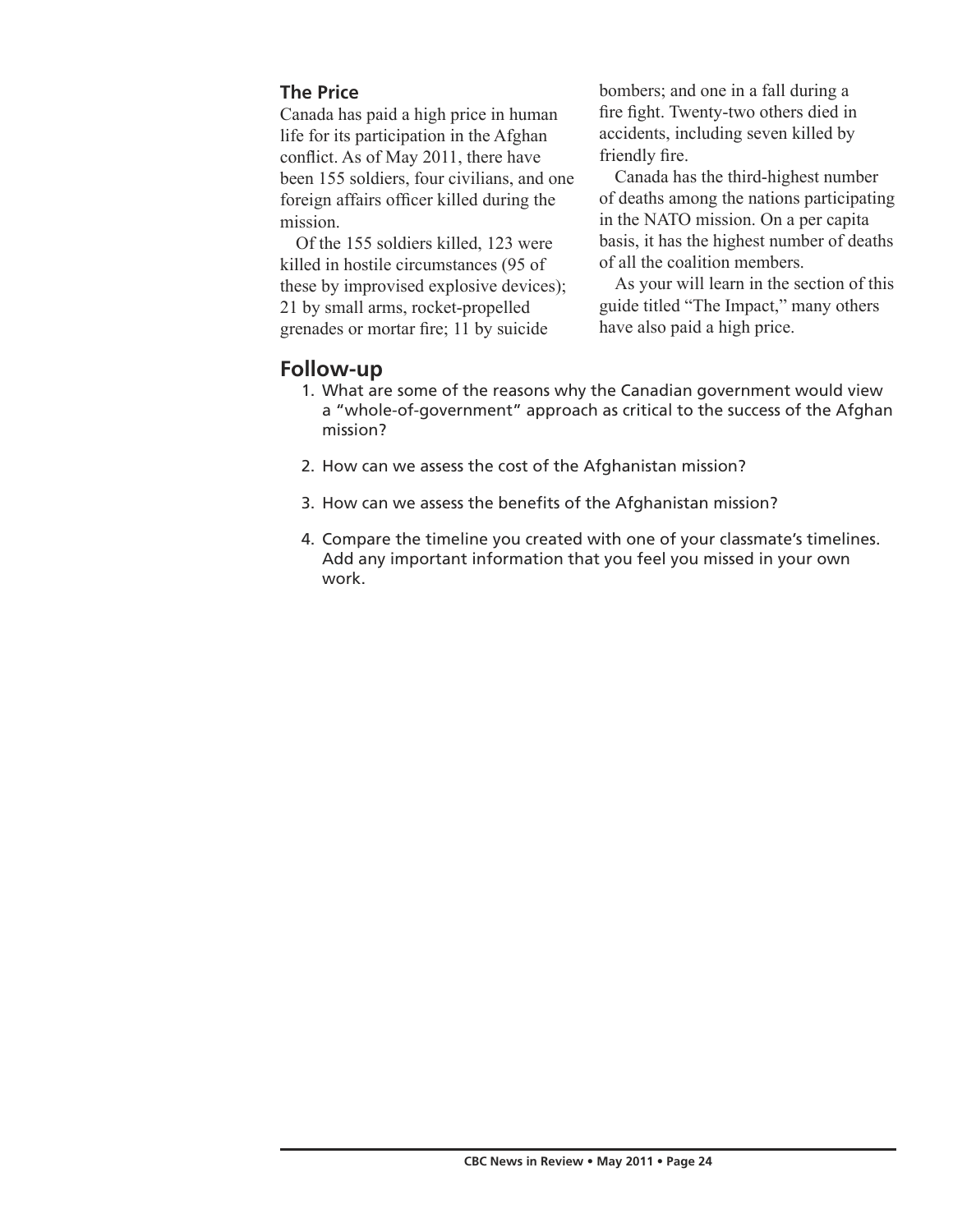# **CANADA AND THE AFGHANISTAN LEGACY** *The Withdrawal*

### **Further Research**

The CBC is an excellent online source for information on the Afghanistan mission. Visit www.cbc.ca and type "Afghanistan" into the search field.

## **Focus for Reading**

As the date for the withdrawal of Canadian troops from Afghanistan approached, a great deal of domestic and international pressure was put on the Canadian government to reconsider its position. Ultimately, the government decided to withdraw its main fighting force but leave a contingent behind, mostly in Kabul, to train the army and police force. Below you will find some of the voices that contributed to the debate. As you read the quotes, identify one that you most agree with and one you most disagree with.

"The bad thing is that no one can explain what, exactly, we think we'll achieve, or how we'll achieve it . . . As for the police, let's just say that many people fear them more than they fear the Taliban. (Actually, because of infiltration, some of the police are the Taliban.)" — Margaret Wente (*The Globe and Mail*, November 18, 2010)

"Whatever mix the Conservative government settles on, Canadian policy-makers should send a credible signal that we will not forsake Afghan President Hamid Karzai's government. With our allies, we must challenge the Taliban view that they can wait us out. In Kabul last week, many of the key figures in Afghan society delivered a strikingly similar message." — Editorial (*Toronto Star,* October 4, 2010)

"Harper flip-flops—won't cut and run; won't stay a day longer than July 2011; okay, will stay until 2014—are functions of political posturing. Ignatieff's position springs from his written conviction that the Afghan war was essential to Pax Americana, Empire Lite. Regardless of motivation, Harper and Ignatieff are the eager errand boys of America in Afghanistan." — Haroon Siddiqui (*Toronto Star,* November 25, 2010)

"Those of us in Western civilization want our gratification in nice neat packages, like the end of the Second World War. We won't have a day of victory in Afghanistan. It's going to take a generation." — Frederick McKay, father of Pvt. Kevin McKay, killed in Afghanistan (*Toronto Star,* October 5, 2010)

"It doesn't matter how capable our army is. They still need more training and resupply. Canadians have done a great job with mentorship and resupply. But our army is young. In this short period of time, we've had a lot of success. We are still in extreme need of Canadian help." — Afghan Brigadier General Ahmad Abibi (*Toronto Star,* October 25, 2010)

"Every year, one in five soldiers walks out of the Afghan National Army for good. How many of these become Taliban fighters, taking their training and weapons with them? You think you're training government officers, but then you're really training insurgents as well." — Jack Layton (*The Globe and Mail*, January 15, 2011)

"Parliament has already adopted a resolution that expressly supports the training mission beyond July, 2011. That resolution of March 2008 called for an end only to Canada's presence in Kandahar. It went to say that Canada, with its allies, including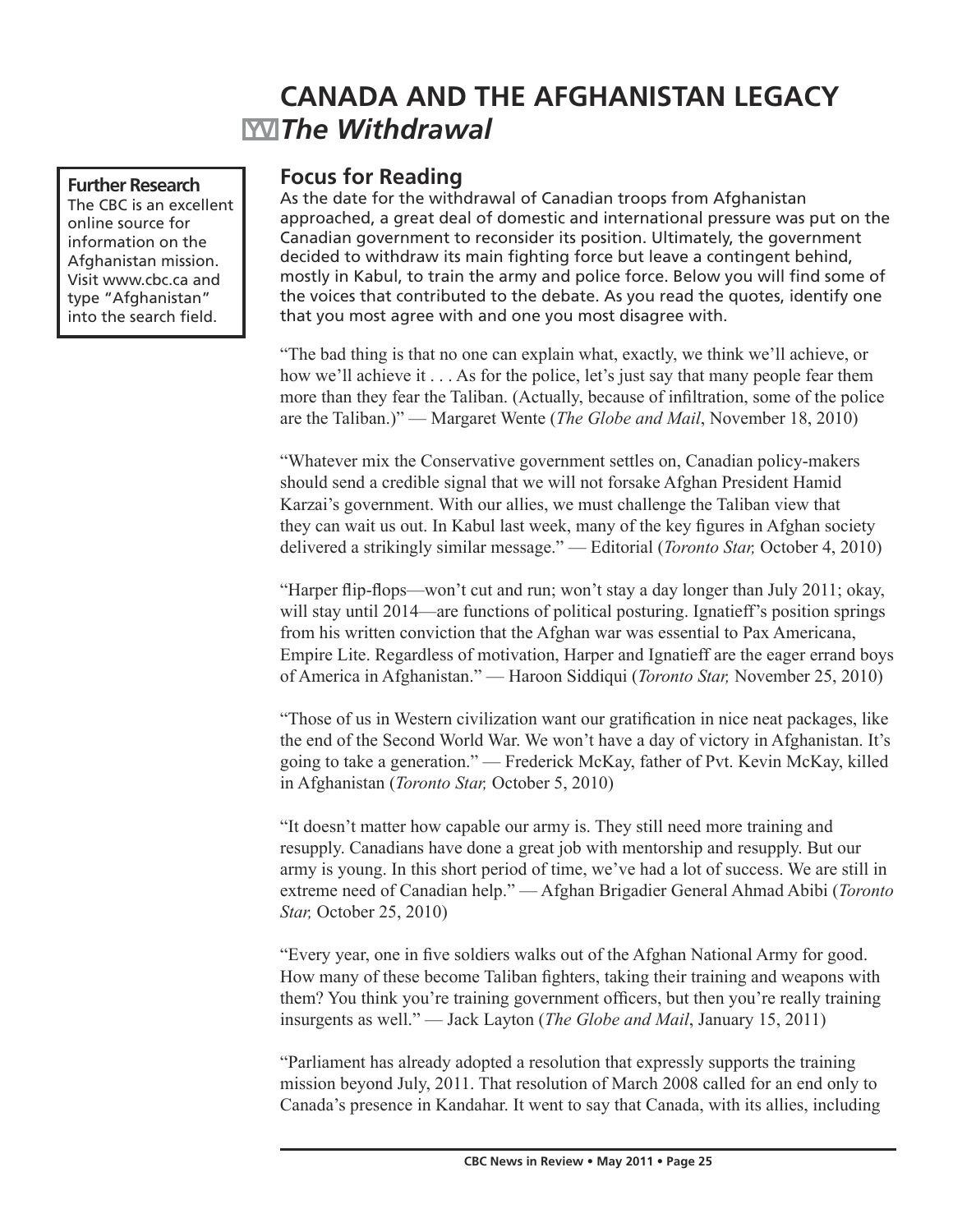Afghanistan, 'must set firm targets and timelines for the training, equipping, and paying of the Afghan National Army, the Afghan National Police, the members of the judicial system, and the members of the correctional system.' The Canadian government's decision to stay in Afghanistan to train soldiers is entirely consistent with that resolution. For quite a while now, Mr. Harper has given the public the impression that Canada's military would be leaving the country entirely. But there is nothing in the resolution's letter or spirit to suggest that. The Canadian military can continue to share the expertise it gained in fighting an insurgency, without exposing itself to the chronic dangers of the Kandahar mission. With a parliamentary mandate already in place, it should be directed to press on." — Editorial *(The Globe and Mail*  November 13, 2010)

But no one was more bitter than Thomas Walkom, who summed up the course of the war and its results in his column. Noting that the Karzai government was holding exploratory talks with some Taliban leaders, he wrote: "Americans are ready to countenance a deal that would see the Taliban reinvolved in Afghanistan's government. Nine years of constant war have accomplished virtually nothing. The NATO foreigners are on their way out. The Taliban are on their way back. Sometimes the bad guys do win." — Thomas Walkom (*Toronto Star,* October 23, 2010)

## **For Discussion**

When it comes to criticism of the international mission to Afghanistan, Thomas Walkom's comment is particularly damning. Do you agree with his view that, if the Taliban are included in an Afghan unity government, the Afghan mission will have accomplished nothing? Why or why not?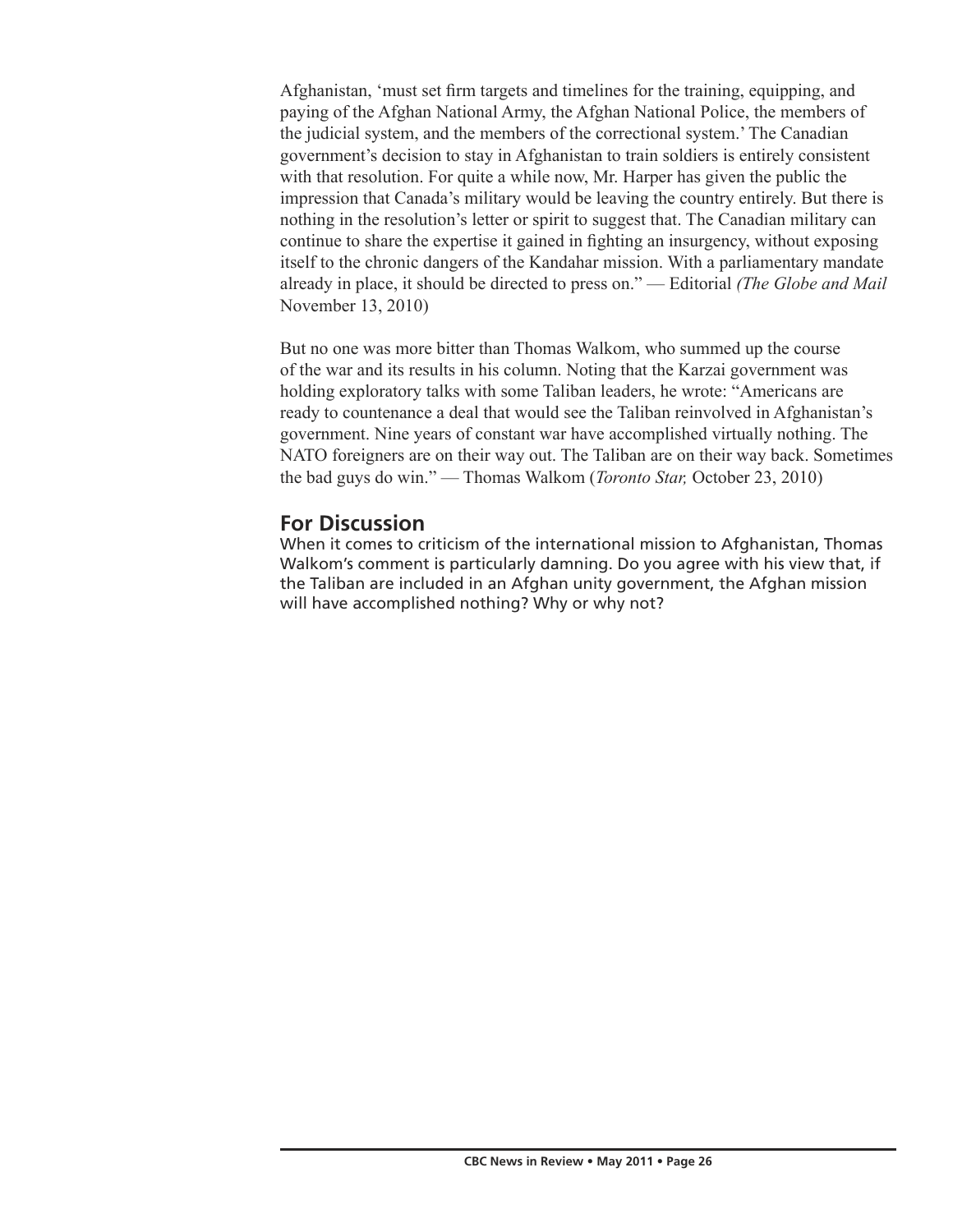## **CANADA AND THE AFGHANISTAN LEGACY** *The Impact*

Canada's Afghanistan mission has had a number of consequences, some intended, others unintended. This section of the guide explores only some of those consequences. As you read through the section, use the Cause and Consequence Worksheet 2: Multiple Consequence Web document (available at [http://newsinreview.cbclearning.ca/wp-content/uploads/2009/10/nir-sw2](http://newsinreview.cbclearning.ca/wp-content/uploads/2009/10/nir-sw2-multiple-consequences2.pdf) [multiple-consequences2.pdf](http://newsinreview.cbclearning.ca/wp-content/uploads/2009/10/nir-sw2-multiple-consequences2.pdf) to identify those consequences.

Canada's participation in the NATO action in Afghanistan has had consequences felt both there and here at home.

## **In Afghanistan**

Canada went to Afghanistan to support and stabilize the Afghan government after years of Taliban rule. Thanks to NATO, the government of Hamid Karzai has survived, but not all of NATO's aims have been met. Karzai's government, while in some ways more respectful of human rights than its Taliban predecessor, is widely held by foreign and domestic observers to be corrupt at its very core. Few people believe that the Karzai government will be able to survive without NATO's assistance. Karzai himself recognizes this and has recently attempted to begin negotiations with Taliban leaders to bring them into a power-sharing arrangement. Karzai has made such an arrangement dependent on the Taliban laying down its weapons.

But NATO expected far more from the Afghans when it undertook its support of the government. In addition to military activity, Canada and its allies have been supporting and encouraging social and economic transformation. Especially important to Canada was the issue of greater rights for Afghan women. Under the Taliban regime women had virtually no rights whatsoever.

Until 2009 neither Canada nor the United States supported talks with the Taliban. But after years of frustration with failure to decisively defeat them, both countries began to view such talks as crucial to being able to leave Afghanistan with some type of stability. Prime Minister Harper has encouraged attempts to reach an agreement but only if the Taliban agree to respect the Afghan constitution and all of its human rights guarantees: "Any agreement along those lines is something Canada would strongly support" (*The Globe and Mail,*  October 30, 2010).

Public opinion on the presence of NATO and Canada in Afghanistan is divided. The majority of Afghans would like to see the foreign soldiers leave. But many also fear that, when NATO does go, the country will revert to tribal warfare and repressive regimes.

Beyond Afghan borders, the NATO action is viewed with dismay by many Muslim countries and has increased anti-Western feelings. Some governments including those of Pakistan and Iran and official Muslim organizations have gone out of their way to lend support to the Taliban.

The result of NATO's lengthy military mission may prove to be some return to power of the Taliban—but this time with the international recognition it failed to obtain when it previously formed the government. Many observers questions how secure this will leave the human rights that Canada fought so hard to promote.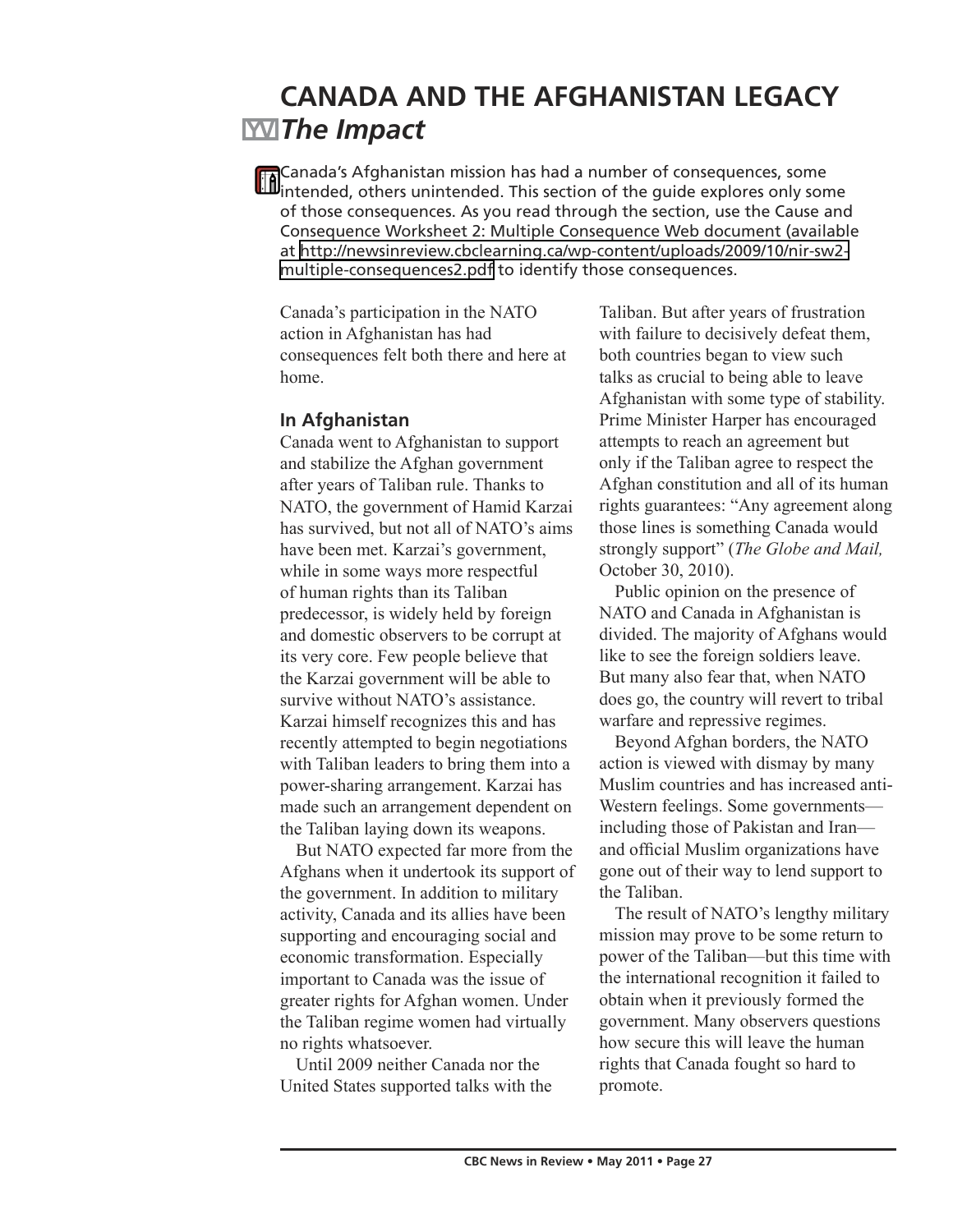### **The Canadian Military**

Canada's military went into Afghanistan knowing that there would be casualties but believing the situation in Afghanistan justified military intervention. For Canada the war has been extremely difficult, and the casualties have been significant.

What the Afghan mission has done, however, is prepare our soldiers for a new kind of warfare— one that is likely to become more common in the future, and one for which Canadian forces are now especially suited. As Campbell Clark wrote in *The Globe and Mail*  (October 23, 2010): "Canada's military will leave Afghanistan with a bitter taste in its mouth about the scope and scale of what it can accomplish, but it has evolved into something in critical short supply: a force that can deliver a few thousand troops, able to help lash together multi-national contingents and confront the low-tech insurgencies, warlords, and rebel groups that are the new, vexing face of conflict in the world<sup>"</sup>

Because of its valiant efforts in Afghanistan, and thanks to its willingness to remain until 2014 in a training capacity, Canada's military has won the respect of the United States and its NATO allies. Until Afghanistan, Canada's soldiers were viewed internationally as competent peacekeepers rather than accomplished warriors. That perception changed with this conflict.

Canada's training role also means that about 1 000 soldiers (and police) will remain in Afghanistan, supposedly in relative safety behind the wire. That is, they will not participate in military actions unless they are attacked in their compounds. Nevertheless, the dangers, while reduced, remain very real. Canadians should anticipate further casualties until the mission finally

concludes in March 2014. Training in Afghanistan will also reduce the number of military personnel available for other duties both at home and abroad.

## **Military Casualties**

Over 150 members of the Canadian military have been killed in the Afghan conflict. But equally noteworthy are the numbers who have been injured and survived. The injuries have been both physical and mental—and both have deep and long-lasting consequences.

As of December 2009, 529 Canadians had been wounded in battles in Afghanistan, and another 913 had suffered non-battle injuries. One of the surprises of the Afghan campaign has been the number of soldiers who survived truly catastrophic injuries, thanks to dramatic improvements in battlefield medical care. Improvised explosive devices (IEDs)—the enemy weapon of choice— have been responsible for some of the worst injuries as well as the majority of Canadian deaths.

As a result, soldiers returning to Canada with injuries—double amputations for example—would not likely have survived even 10 years ago. About 100 have been deemed to be fully disabled. Many of them are reporting great difficulty in obtaining sufficient rehabilitation support once they return home. Also contentious is the compensation that disabled soldiers receive.

In 2006, the Canadian government enacted a New Veterans Charter that changed the terms of compensation for disabled members of the military. A lifetime pension was replaced with a one-time lump-sum payment with a maximum amount of just over \$276 000. Many of the disabled feel that they are receiving less money in comparison with the older pension system.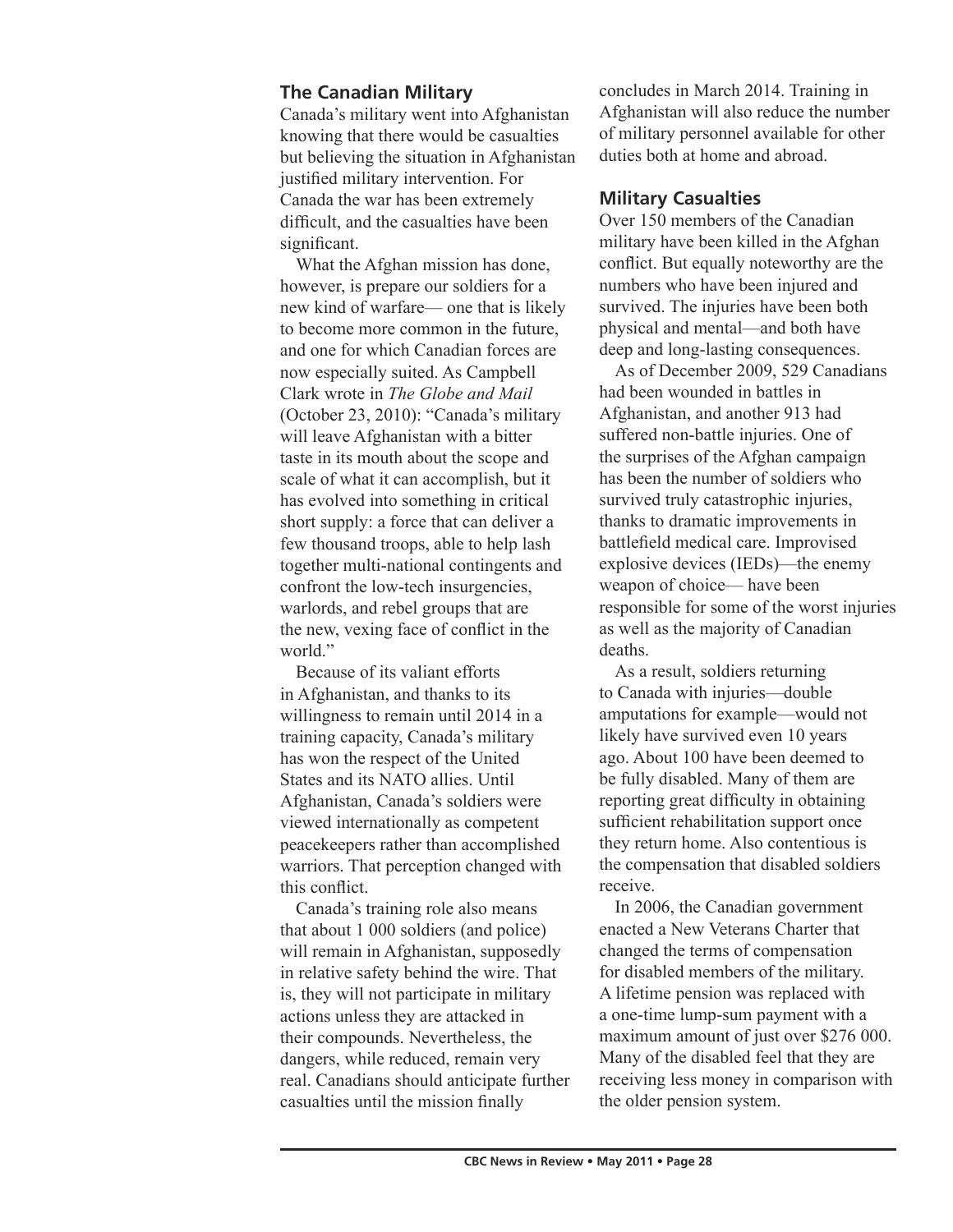**Further Research** Information on the New Veterans Charter is available online at [www.veterans.](http://www.veterans.gc.ca/eng/sub.cfm?source=services/benefits/nvc) [gc.ca/eng/sub.](http://www.veterans.gc.ca/eng/sub.cfm?source=services/benefits/nvc) [cfm?source=services/](http://www.veterans.gc.ca/eng/sub.cfm?source=services/benefits/nvc) [benefits/nvc.](http://www.veterans.gc.ca/eng/sub.cfm?source=services/benefits/nvc)

### **Mental Health Problems**

It is estimated that one out of every four soldiers returning to Canada from Afghanistan returns with a mental health problem. The breakdown: 7 per cent suffer with post-traumatic stress disorder (PTSD), 4.5 per cent with anxiety, and 13 per cent with depression.

Instances of PTSD seem to be on the increase. PTSD is caused by the threat or even the viewing—of death or serious injury. A person with PTSD suffers from fear, a feeling of helplessness, exhaustively reliving the event in their head, emotional numbness, and changes in sleep habits.

Many soldiers with PTSD have difficulty finding programs that can really assist them with their condition. Many require residential treatment programs—but they cannot gain access to them if they have anger management issues, suffer from addiction, or have

recently attempted suicide. These are all problems that many combat soldiers are plagued with. In fact, the suicide rate in the military doubled between 2006 and 2007, and is triple the rate among the general public.

PTSD also has an impact on soldiers' families. A U.S. study indicates that PTSD increases the risk of domestic violence by about four times the average. Domestic violence has been on the increase on military bases that are home to soldiers returning from Afghanistan. A report on PTSD and domestic violence by members of the military recommended increased psychological services be made available, but the report and its recommendations were shelved. Meanwhile, local police reported that the number of domestic violence calls they responded to at one base, Camp Petawawa, increased from 118 in 2006 to 219 in 2010.

## **Analysis**

- 1. These are just some of the consequences and results of the Afghan mission. Can you think of any other ways—economic and political, for example—in which the war has impacted Canadians? Add these to your Multiple Consequence Web.
- 2. Respond to the two questions under "Analysis" on the Multiple Consequence Web.
- 3. Canada has an unusual policy of releasing figures on military casualties only once a year so that public opinion over the military conflict doesn't get even more negative. Critics argue that this makes them "hidden casualties of war" and that most Canadians are, as a result, unaware of the real costs of the conflict. Do you agree with this policy? Explain your position.